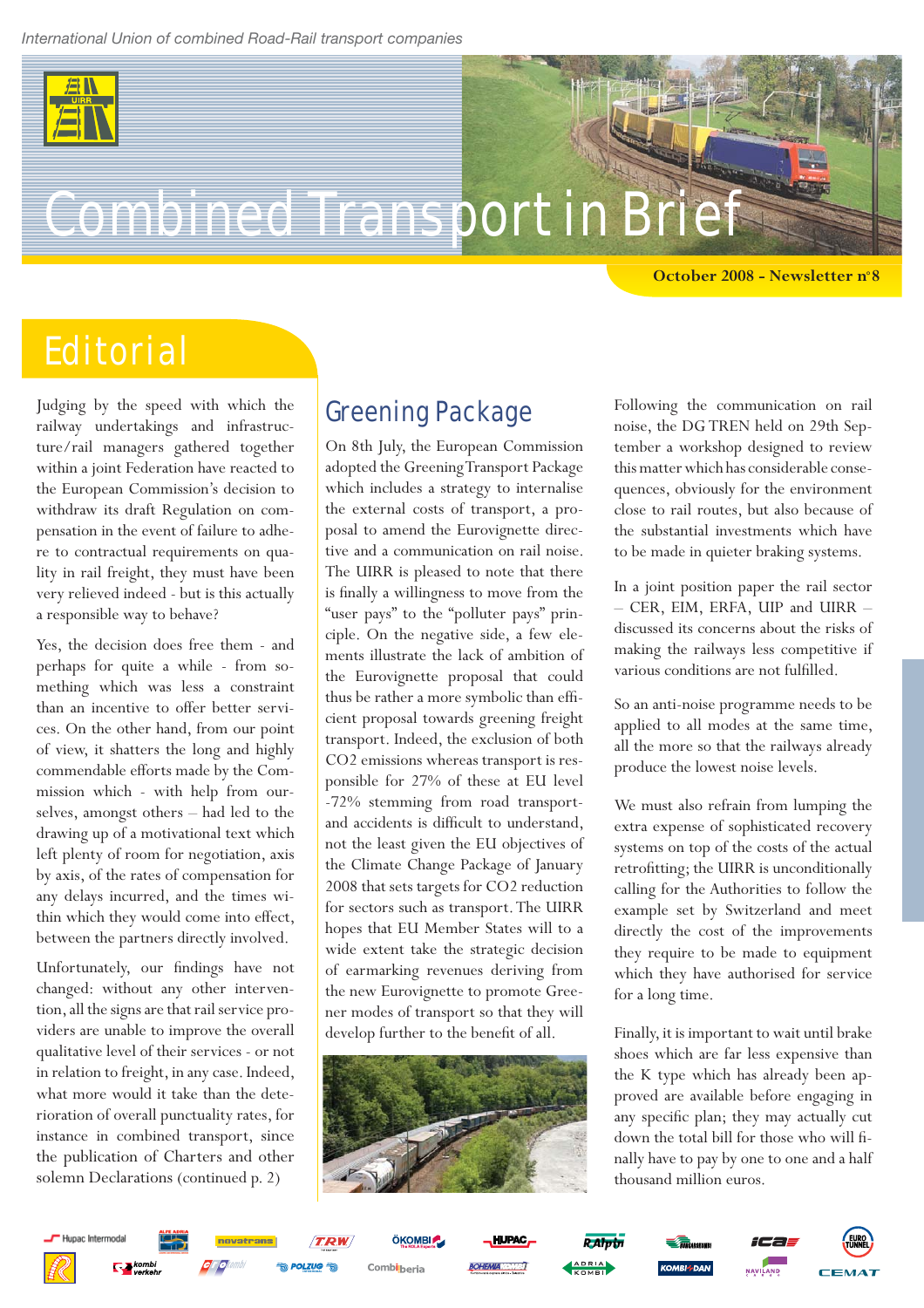*International Union of combined Road-Rail transport companies*

#### Combined Transport in Brief

**October 2008 - Newsletter n°8 - page 2**

(edito, continued) over the last five years to show that texts without either specific undertakings or penalties do not resolve anything - or nothing very much, anyway?

A few carefully chosen statistics about whose scope – volumes handled, density of network use and the distances of the routes taken – there is no mention, are not likely to make us change our minds. So there does not appear to be any immediate likelihood of coming in below the 40% barrier for delayed CT trains, even though they have the simplest operational profile for RUs, with full trains, routes and timetables which are broadly the same from one year to the next, the financial loading risk borne by the customer!

We are not blindly in favour of financial penalties, but any supplier of services or products at all is subject to this, even in sectors where there are thousands of competitors. Is the opening up of the rail sector to intramodal competition the cure for all our ills?

Obviously not yet. So, it will be important to find better ways than we have today of guarding against certain pernicious tricks which have the effect of making access to rail more difficult for new entrants, often giving them access to downgraded services only, or taking control of those which achieve a certain degree of success on the market. So it is still crucial for there to be a supervisory and aid role supported by the Authorities. The creation of neutral national cells with actual powers and to which recently established and potential railway undertakings can talk about their expectations and all of the problems encountered within this context is something for which the UIRR has been calling for a long time. Against a background of considerable increases in trade on the

horizon, the business world will be requiring enormous transport capacities offering appropriate quality. What we have constantly been saying is that the rail sector cannot – out of convenience or self-importance – allow the chance to make the most of its major advantages pass. Behaving in this way would be damaging to the interests of its own structures, its customers and everyone who counts upon this transport mode it in order to offer broadly more sustainable forms of mobility.



#### Standardisation - Codification

Technical harmonisation and standardisation are a lever for improving the productivity of the intermodal sector and guaranteeing or enhancing safety/security in the medium to long term.

We also find ourselves at a historical turning point where a transition from private law agreements (RIV, UIC leaflets) to European regulations (TSI, GCU and CEN standards) is taking place with the liberalisation of the rail transport sector.

Railway and UIRR companies are presently working on modernising codification and their adoption of UIC leaflets in relation to CEN standards with the following priority areas:

•Strength and suitability tests on intermodal loading units for rail transport (EN 12642 and 283 standards).

•Marking with a profile code stating the routes a loading unit can be transported on (EN 13044).

•Introduction of an owner code for European loading units (swap-bodies) which is compatible with the worldwide BIC code and allocating this "Eurocode" via UIRR (EN13044)

The introduction of the Eurocode results in substantial rationalisation gains for railways, intermodal transport terminals and logistics companies, e.g.:

•All standardised loading units (LUs) can be deployed immediately in combined transport in the future because the manufacturers already deliver these in codified form, even for purchasers that only want to use these initially in road transport (increase the intermodal transport potential of LUs, reduction of entry barriers to combined transport)

•Saving working time through computerised code with a check digit showing up 95% of entry errors.

•Suitability for optical character recognition (OCR), facilitates automatic identification of LUs. This enables corresponding techniques and software from the seaports to be adopted economically for combined transport terminals.

The activities referred to in the area of standardisation are very important for the development and rationalisation of combined transport, which already accounts for a quarter of the goods traffic volumes of the largest European rail companies. UIRR therefore calls on all European railway companies, manufacturers and operators in the national CEN organisations to cooperate in this work.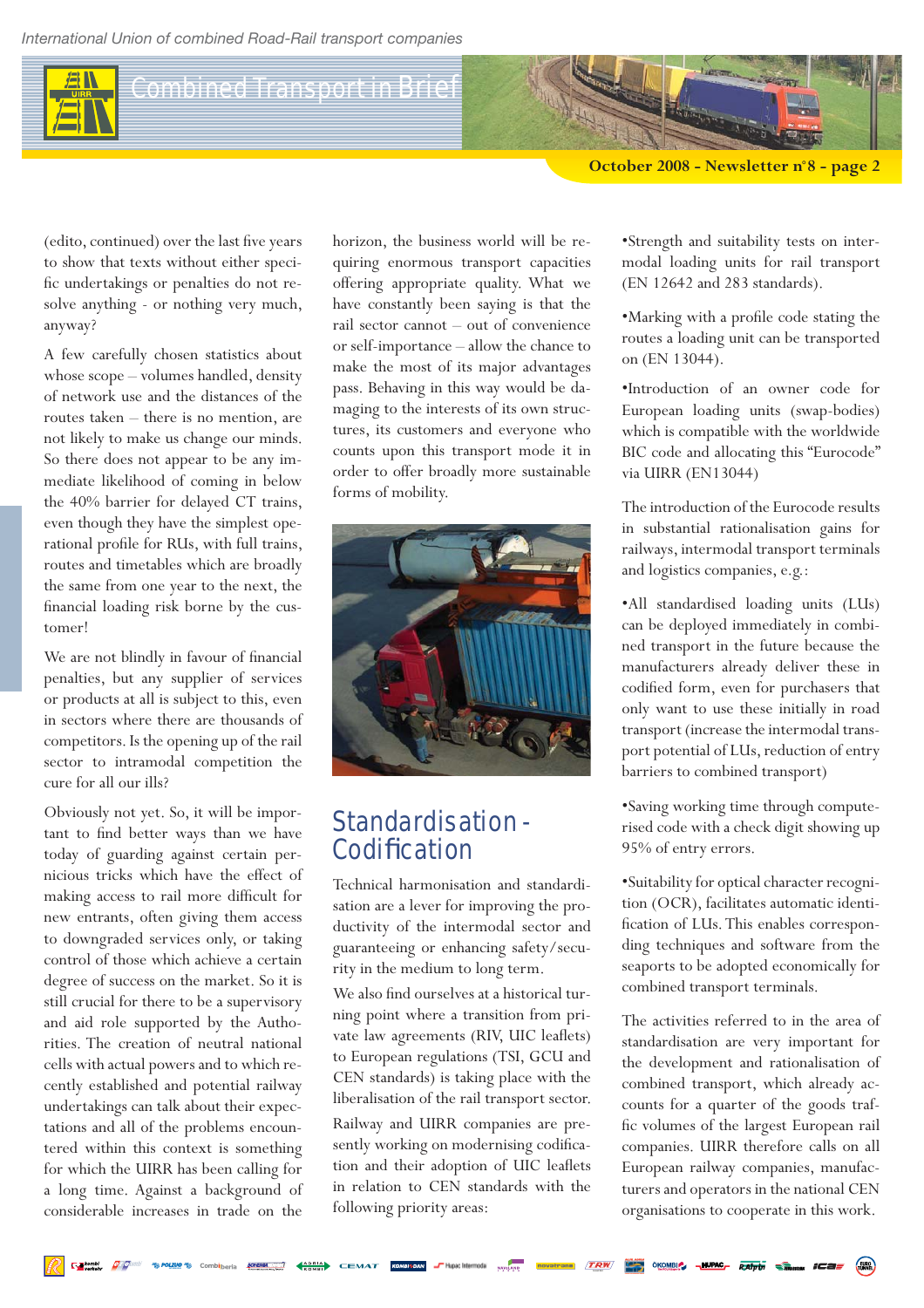Combined Transport in Brief

**October 2008 - Newsletter n°8 - page 3**

#### Meeting with DG TREN

On September 3rd, a UIRR delegation met high level representatives of DG TREN in order to discuss various important issues for the development of CT in Europe. In particular, the urgent need to invest in intermodal terminals, many of them being presently subject to severe congestion, as well as the danger represented by a possible generalized introduction of Megatrucks in Europe were highlighted by respectively Ing. E. Muzio, President of the UIRR Board of Directors, and M. R. Colle, UIRR Director General.

On the latter issue, it appeared last July during the final presentation of the study conducted by TML regarding possible changes of Dir 96/53 that the input parameters and assumptions used by consultants do not take into account the reality of the market by stating in general terms that there is hardly any price/ demand sensitivity (elasticity) of freight moved in Europe.

The study seems to also completely disregard the fact that freight business is financially marginal and that even in case of "loss" of "only" a few loading units per full combined train, the whole train may well have to be taken out of service.

In addition to that, UIRR fears that no sustainable distinction has been made in the analysis of consequences between conventional rail and CT, and no breakdown considered between short and longer haul transport. Therefore, the study could only come up with fallacious conclusions.

The UIRR has repeatedly stated that there are ways to improve Dir 96/53 that would be all but harmful to rail and combined transport, such as:

-extending the 44 tons exemption in positioning legs to/from transshipment terminals to all road vehicle combinations and loading units, an idea the UIRR has pushed forward since 1994

-extending the authorization of 45ft containers on European roads in cross border operations, as a facilitation for such positioning legs

 The UIRR will examine with interest the forthcoming final report of this study and will continue proposing constructive solutions to effectively move towards a more efficient and sustainable mobility.



The Kick-off meeting of this project bringing together nine partners and led by Ecorys as coordinator took place on September 18th in Amsterdam.

The objective of "Benchmarking logistics for Co-modality" is to contribute to the efficient use of transport modes and resources and to help small and medium sized enterprises (SME's) understanding the options available for them to make the right logistics choices.

The major improvement potential in logistics performance is among SME's, which have relatively small transport volumes. The approach includes three viewpoints: from the policy maker, from transport chains and from transhipment points. The UIRR contribution will focus on the quality and benchmarking of intermodal terminals.

The European Commission expects to receive inputs from the project for its logistics action plan.

#### Implementation of the First Railway Package shortcomings

At end June, the European Commission sent letters of formal notice to 24 member States regarding their failure to implement the First railway Package legislation properly. The main shortcomings are the following:

-Lack of independence of the infrastructure manager (IM) in its relations with railway undertakings (RUs)

-Insufficient implementation of the rules of the Directive on track access charging, such as the absence of a specific regime to improve the performance of the railway network

-Failure to set up an independent Regulatory Body with strong powers to remedy competition problems in the railway sector

Noting that the deadline for implementing the First Package was March 2003, the UIRR regrets that such numerous obstacles to railway market are still a fact in 2008, not the least because they hinder considerably the improvement of rail services.

Therefore, it urges member States to observe their commitments in view of greener and more efficient freight transport in Europe.